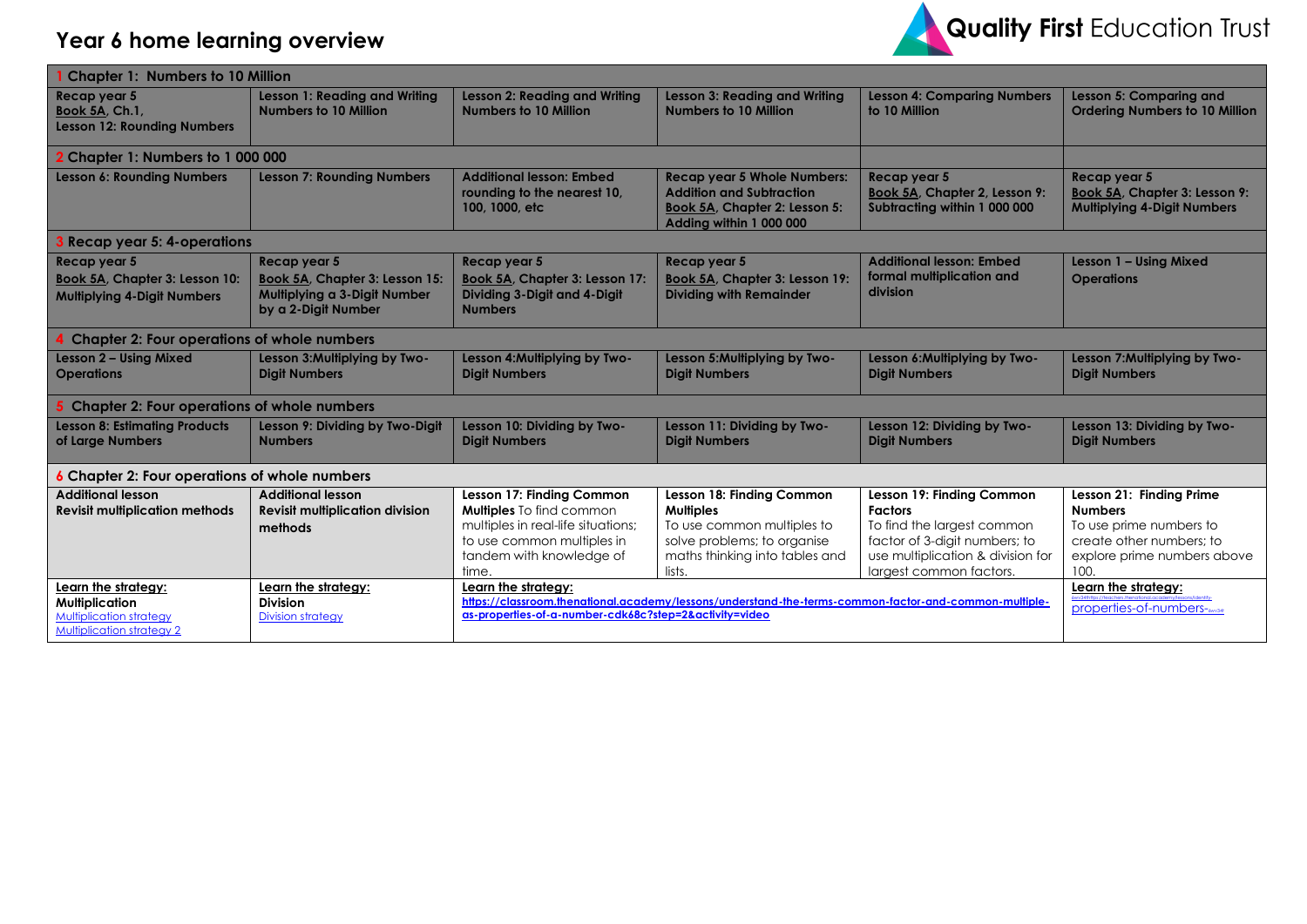

| <b>Chapter 2: Four operations of whole numbers</b>                                                                                                                                                                                      |                                                                                                                                                                                   | <b>Chapter 3: Fractions</b>                                                                                                            |                                                                                                                                                                       |                                                                                                                                                                                                                                                              |                                                                                                                                                  |  |
|-----------------------------------------------------------------------------------------------------------------------------------------------------------------------------------------------------------------------------------------|-----------------------------------------------------------------------------------------------------------------------------------------------------------------------------------|----------------------------------------------------------------------------------------------------------------------------------------|-----------------------------------------------------------------------------------------------------------------------------------------------------------------------|--------------------------------------------------------------------------------------------------------------------------------------------------------------------------------------------------------------------------------------------------------------|--------------------------------------------------------------------------------------------------------------------------------------------------|--|
| <b>Additional lesson:</b><br><b>Consolidation &amp; Review</b><br>To review our understanding of<br>multiples & factors; multiply &<br>divide by 10, 100, 1000; mental<br>strategies for calculation &<br>consolidating formal methods. | <b>Additional lesson:</b><br>Recap year 5: Bk 5A, Ch 3:<br>Lesson 6: Finding Square &<br><b>Cube Numbers</b> To create &<br>determine square & cube<br>numbers.                   | <b>REVIEW:</b><br><b>Chapter 1: Numbers to</b><br>10,000,000                                                                           | <b>Additional lesson:</b><br>Recap year 4: Bk 4A, Ch 6:<br>Lesson 3: Showing Mixed<br>Numbers on a Number Line<br>To show mixed number<br>fractions on a number line. | <b>Additional lesson:</b><br>Recap year 4: Bk 4A, Ch 6:<br>Lesson 5: Finding Equivalent<br><b>Fractions</b><br>To find equivalent fractions<br>(further practise).                                                                                           | <b>Additional lesson:</b><br>Recap year 4: Bk 4A, Ch 6:<br>Lesson 7: Simplifying Improper<br><b>Fractions</b><br>To simplify improper fractions. |  |
| Complete the online lesson:<br>https://classroom.thenational.acad<br>emy/lessons/consolidation-and-<br>review-ccr62t                                                                                                                    | Learn the strategy:<br>Square and cube numbers<br>https://classroom.thenational.acad<br>emy/lessons/to-investigate-and-<br>explain-cubed-numbers-<br>6hh38r?step=2&activity=video | Use the strategies we have<br>learnt in this chapter to<br>complete the review.<br>Go back to watch the videos<br>if you are not sure. | Learn the strategy: (up to 5<br>minutes and 57 seconds)<br>https://classroom.thenational.acad<br>emy/lessons/ordering-fractions-<br>c4vp6r?step=2&activity=video      | Learn the strategy:<br>https://classroom.thenational.acad<br>emy/lessons/equivalent-fractions-<br>chk6ar?step=1&activity=video<br>Or:<br>https://classroom.thenational.acad<br>emy/lessons/finding-equivalent-<br>fractions-<br>ctgp4r?step=2&activity=video | Learn the strategy:<br>https://classroom.thenational.acad<br>emy/lessons/using-improper-<br>fractions-<br>6ru62c?step=2&activity=video           |  |
| <b>Break for half term</b>                                                                                                                                                                                                              |                                                                                                                                                                                   |                                                                                                                                        |                                                                                                                                                                       |                                                                                                                                                                                                                                                              |                                                                                                                                                  |  |

| <b>8</b> Chapter 3: Fractions                                                                                                                                                                                                                                                                                                                                                                                                                                                                                                                    |                                                                                                                                                                        |                                                                                                                                                                                                                                                                                                                                              |                                                                                                                                |                                                                                                                                     |                                                                                                                                                                         |  |
|--------------------------------------------------------------------------------------------------------------------------------------------------------------------------------------------------------------------------------------------------------------------------------------------------------------------------------------------------------------------------------------------------------------------------------------------------------------------------------------------------------------------------------------------------|------------------------------------------------------------------------------------------------------------------------------------------------------------------------|----------------------------------------------------------------------------------------------------------------------------------------------------------------------------------------------------------------------------------------------------------------------------------------------------------------------------------------------|--------------------------------------------------------------------------------------------------------------------------------|-------------------------------------------------------------------------------------------------------------------------------------|-------------------------------------------------------------------------------------------------------------------------------------------------------------------------|--|
| <b>Additional lesson:</b><br>Recap year 4: Bk 4A, Ch 6:<br><b>Lesson 9: Adding Fractions</b><br>To add fractions (recording<br>answers as a mixed number).                                                                                                                                                                                                                                                                                                                                                                                       | <b>Additional lesson:</b><br>Recap year 4: Bk 4A, Ch 6:<br>Lesson 10: Adding Fractions To<br>add fractions with same<br>denominator (simplest form).                   | <b>Additional lesson:</b><br>Recap year 4: Bk 4A, Ch 6:<br>Lesson 12: Subtracting<br><b>Fractions</b> To subtract fractions<br>(Equivalence).                                                                                                                                                                                                | <b>Additional lesson:</b><br><b>Fractions of quantities 1</b><br>To find fractions of a quantity<br>and link this to division. | <b>Additional lesson:</b><br>Fractions of quantities (Part 2)<br>To find fractions of<br>measurements and in different<br>contexts. | <b>Additional lesson:</b><br>Recap year 5: Bk 5A, Ch 6:<br>Lesson 3: Finding Equivalent<br><b>Fractions</b><br>To find equivalent fractions<br>using pictorial methods. |  |
| Learn the strategy:<br>https://classroom.thenational.acad<br>emy/lessons/adding-fractions-<br>with-a-total-greater-than-one-<br>caw66c?step=2&activity=video<br>Recapping using mixed<br>numbers if needed:<br>https://classroom.thenational.aca<br>demy/lessons/using-mixed-<br>numbers-<br>61hkad?step=2&activity=video<br>Recapping converting<br>between mixed numbers and<br>improper fractions:<br>https://classroom.thenational.acad<br>emy/lessons/converting-mixed-<br>numbers-into-improper-fractions-<br>60rket?step=2&activity=video | Learn the strategy:<br>https://classroom.thenational.aca<br>demy/lessons/fractions-adding-<br>fractions-with-the-same-<br>denominator-<br>c9k3jc?activity=video&step=2 | Learn the strategy:<br>https://classroom.thenational.aca<br>demy/lessons/fractions-<br>subtracting-fractions-with-the-<br>same-denominator-<br>c9iker?activity=video&step=2<br>Recapping equivalent<br>fractions:<br>https://classroom.thenational.acad<br>emy/lessons/recognising-<br>equivalent-fractions-<br>6rrkjr?step=2&activity=video | Complete the online lesson:<br>https://classroom.thenational.aca<br>demy/lessons/fractions-of-<br>quantities-1-6wuk6r          | Complete the online lesson:<br>https://classroom.thenational.aca<br>demy/lessons/fractions-of-<br>quantities-part-2-cmt36t          | Learn the strategy:<br>https://vimeo.com/419603258/19e<br>2699144                                                                                                       |  |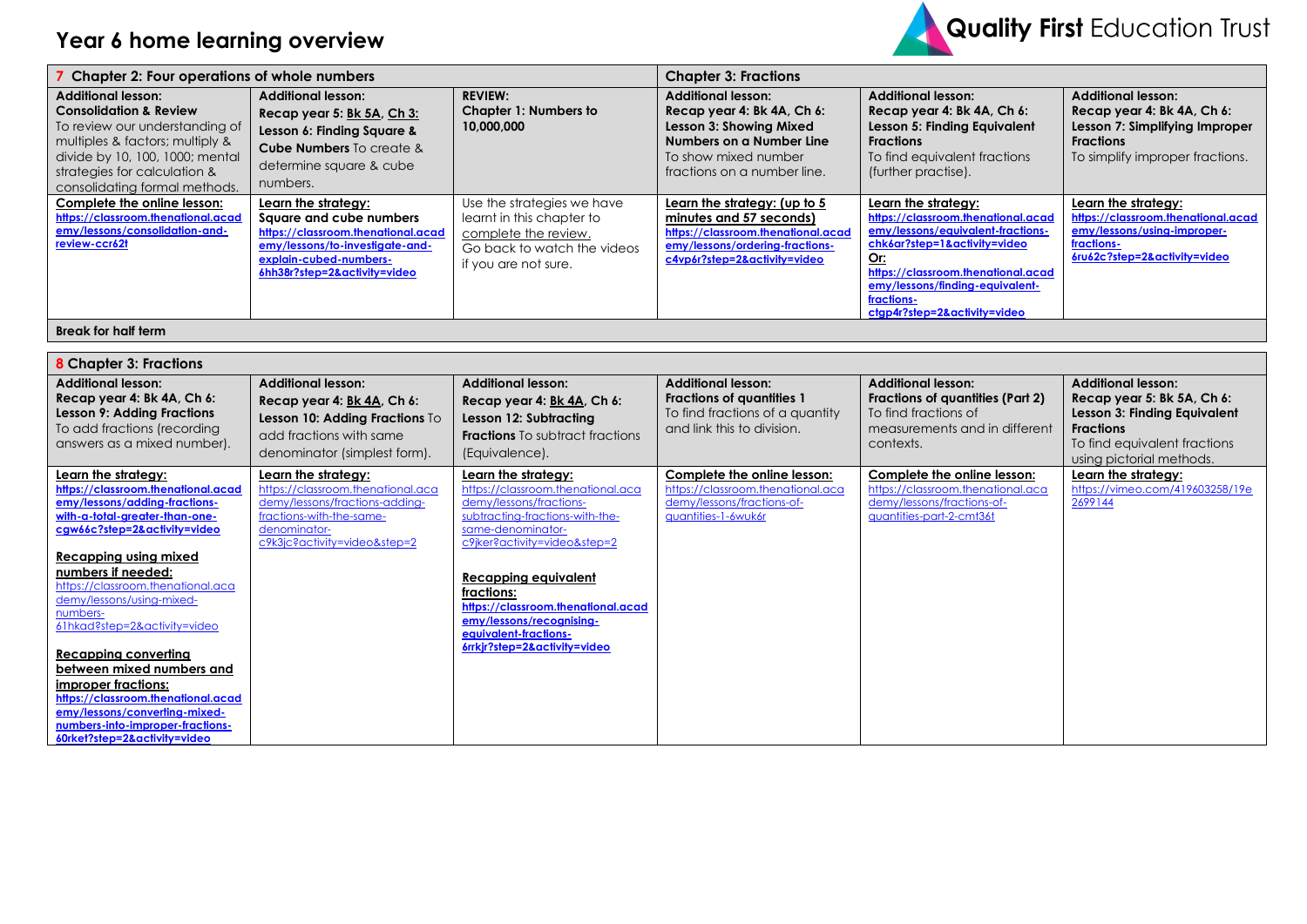

| <b>9</b> Chapter 3: Fractions                                                                                                                                                                                                                                                                                   |                                                                                                                                                                                                        |                                                                                                                                                                                                                                                  |                                                                                                                                                                                                                                                                                    |                                                                                                                                                                 |                                                                                                                                                  |
|-----------------------------------------------------------------------------------------------------------------------------------------------------------------------------------------------------------------------------------------------------------------------------------------------------------------|--------------------------------------------------------------------------------------------------------------------------------------------------------------------------------------------------------|--------------------------------------------------------------------------------------------------------------------------------------------------------------------------------------------------------------------------------------------------|------------------------------------------------------------------------------------------------------------------------------------------------------------------------------------------------------------------------------------------------------------------------------------|-----------------------------------------------------------------------------------------------------------------------------------------------------------------|--------------------------------------------------------------------------------------------------------------------------------------------------|
| <b>Additional lesson:</b><br>Recap year 5: Bk 5A, Ch 6:<br>Lesson 6: Comparing and<br>Ordering Fractions To compare<br>mixed numbers using pictorial;<br>find common denominators<br>where one fraction is common<br>denominator for all.                                                                       | <b>Additional lesson:</b><br>Recap year 5: Book 5A,<br>Chapter 6: Lesson 11: Adding<br><b>Fractions</b> To add unlike<br>fractions which create<br>improper fractions and<br>mixed numbers to simplify | <b>Additional lesson:</b><br>Recap year 5: Book 5A,<br>Chapter 6: Lesson 14:<br>Subtracting Fractions To<br>subtract fractions and mixed<br>numbers from mixed numbers<br>w' different denominators.                                             | <b>Additional lesson:</b><br>Recap year 5: Book 5A,<br>Chapter 6: Lesson 17:<br><b>Multiplying Mixed Numbers</b><br>To multiply mixed numbers by<br>whole numbers, creating<br>larger mixed numbers.                                                                               | <b>Additional lesson:</b><br><b>Investigating Roman</b><br>Numerals up to 1000 To write<br>the corresponding Roman<br>numerals for values to 1000.              | <b>REVIEW:</b><br><b>Chapter 2:</b><br>Four operations of whole<br>numbers                                                                       |
| Learn the strategy:<br>https://vimeo.com/419603289/dc82<br>b56714                                                                                                                                                                                                                                               | Learn the strategy:<br>https://classroom.thenational.ac<br>ademy/lessons/add-fractions-<br>cnk3ar?activity=video&step=2<br>Or use the beginning:<br>https://vimeo.com/421130760/8f<br>c5aefb22         | Learn the strategy:<br><b>Subtracting fractions:</b><br>https://classroom.thenational.acad<br>emy/lessons/subtract-fractions-<br>6hh66r?activity=video&step=2<br>Or use the beginning:<br>https://vimeo.com/421130760/8fc5a<br>efb <sub>22</sub> | Learn the strategy: (from 2<br>minutes 15 seconds to 3<br>minutes)<br>https://vimeo.com/421130760/8fc<br>5aefb22<br>Or use:<br>https://classroom.thenational.aca<br>demy/lessons/fractions-represent-<br>multiplication-with-proper-<br>fractions-<br>c9h64e?step=1&activity=video | Complete the online lesson:<br>https://classroom.thenational.aca<br>demy/lessons/investigating-<br>roman-numerals-up-to-1000-<br>61k32r                         | Use the strategies we have<br>learnt in this chapter to<br>complete the review.<br>Go back to watch the videos if<br>you are not sure.           |
| <b>10 Chapter 3: Fractions</b>                                                                                                                                                                                                                                                                                  |                                                                                                                                                                                                        |                                                                                                                                                                                                                                                  |                                                                                                                                                                                                                                                                                    |                                                                                                                                                                 |                                                                                                                                                  |
| <b>Additional lesson:</b><br><b>Recap fractions of amounts</b><br>reinforcing 'of' means multiply                                                                                                                                                                                                               | Lesson 1: Simplifying Fractions<br>To use concrete materials to<br>simplify fractions; to recognise<br>equivalence in fractions to 1/4.                                                                | Lesson 2: Simplifying Fractions<br>To simplify fractions using<br>division and common factors;<br>to represent fractions using<br>concrete materials and<br>pictorial.                                                                           | Lesson 3: Comparing and<br><b>Ordering Fractions</b><br>To compare fractions and<br>place them in order from<br>smallest to largest.                                                                                                                                               | Lesson 4: Comparing and<br><b>Ordering Fractions</b><br>To compare and order<br>fractions by finding common<br>denominators.                                    | Lesson 5: Comparing and<br><b>Ordering Fractions</b><br>To compare and order<br>fractions using common<br>factors.                               |
| Complete the online lesson:<br>Unit fractions of amounts:<br>https://classroom.thenational.aca<br>demy/lessons/to-find-unit-fractions-<br>of-a-given-quantity-61k34t<br>Non-unit fractions of amounts:<br>https://classroom.thenational.acad<br>emy/lessons/finding-non-unit-<br>fractions-of-quantities-c5jp4d | Learn the strateav:<br>https://classroom.thenational.academy/lessons/finding-equivalent-<br>fractions-ctap4r?activity=video&step=2                                                                     |                                                                                                                                                                                                                                                  | Learn the strategy:<br>https://classroom.thenational.acad<br>emy/lessons/compare-fractions-<br>less-than-one-<br>c4ukcc?activity=video&step=2                                                                                                                                      | Learn the strateav:<br>(as yesterday)<br>https://classroom.thenational.acad<br>emy/lessons/compare-fractions-<br>less-than-one-<br>c4ukcc?activity=video&step=2 | Learn the strategy:<br>https://classroom.thenational.acad<br>emy/lessons/compare-fractions-<br>greater-than-one-<br>c8vkgr?activity=video&step=2 |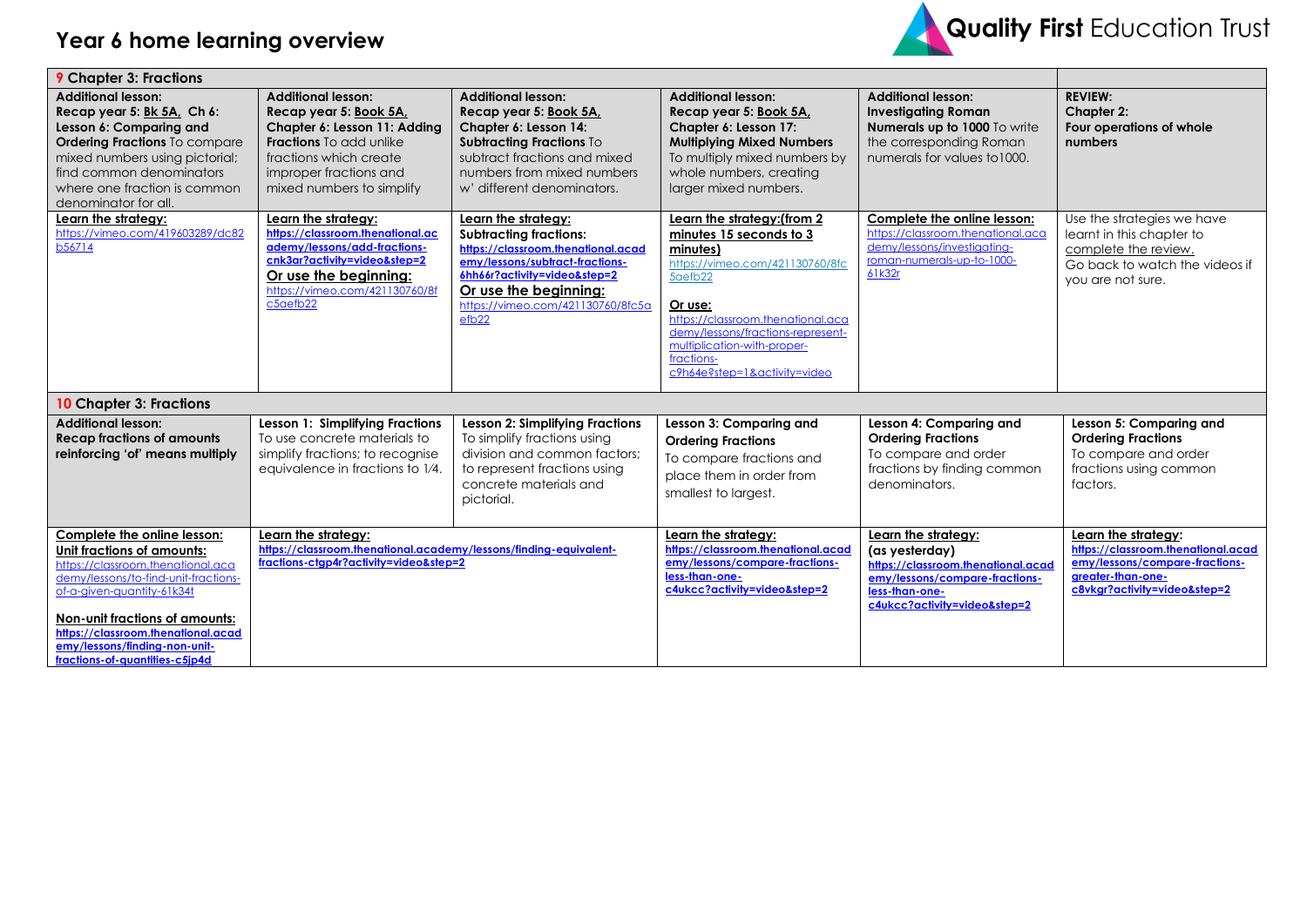

| 11 Chapter 3: Fractions                                                                                                                                                                                                                                                                                                                                                                                                                                                               |                                                                                                                                                                                                                                                                                                                                         |                                                                                                                                                                                                                                                           |                                                                                                                                                                                                                                                                                                                                                   |                                                                                                                                                                                                                                                                                                                                                                                                                                                 |                                                                                                                                                                                         |  |
|---------------------------------------------------------------------------------------------------------------------------------------------------------------------------------------------------------------------------------------------------------------------------------------------------------------------------------------------------------------------------------------------------------------------------------------------------------------------------------------|-----------------------------------------------------------------------------------------------------------------------------------------------------------------------------------------------------------------------------------------------------------------------------------------------------------------------------------------|-----------------------------------------------------------------------------------------------------------------------------------------------------------------------------------------------------------------------------------------------------------|---------------------------------------------------------------------------------------------------------------------------------------------------------------------------------------------------------------------------------------------------------------------------------------------------------------------------------------------------|-------------------------------------------------------------------------------------------------------------------------------------------------------------------------------------------------------------------------------------------------------------------------------------------------------------------------------------------------------------------------------------------------------------------------------------------------|-----------------------------------------------------------------------------------------------------------------------------------------------------------------------------------------|--|
| Lesson 6: Adding & Subtracting<br>Fractions Adding and<br>subtracting fractions with<br>different denominators; using<br>pictorial to compare fractions<br>and add/subtract.<br>Learn the strategy:<br><b>Adding fraction:</b><br>https://classroom.thenational.academy/lessons/add-fractions-cnk3ar?activity=video&step=2<br><b>Subtracting fractions:</b><br>https://classroom.thenational.academy/lessons/subtract-fractions-6hh66r?activity=video&step=2<br>Or use the beginning: | Lesson 11: Multiplying<br><b>Fractions</b><br>To multiply fractions using<br>pictorial representations and<br>abstract methods.<br>Learn the strategy: (from 2 mins<br>15 seconds to 3 minutes)<br>https://vimeo.com/421130760/8fc5<br>aefb22<br>Or use:<br>https://classroom.thenational.aca<br>demy/lessons/fractions-represent-      |                                                                                                                                                                                                                                                           |                                                                                                                                                                                                                                                                                                                                                   |                                                                                                                                                                                                                                                                                                                                                                                                                                                 |                                                                                                                                                                                         |  |
| https://vimeo.com/421130760/8fc5aefb22                                                                                                                                                                                                                                                                                                                                                                                                                                                |                                                                                                                                                                                                                                                                                                                                         |                                                                                                                                                                                                                                                           |                                                                                                                                                                                                                                                                                                                                                   |                                                                                                                                                                                                                                                                                                                                                                                                                                                 | multiplication-with-proper-<br>fractions-<br>c9h64e?step=1&activity=video                                                                                                               |  |
| 12 Chapter 3: Fractions                                                                                                                                                                                                                                                                                                                                                                                                                                                               |                                                                                                                                                                                                                                                                                                                                         |                                                                                                                                                                                                                                                           |                                                                                                                                                                                                                                                                                                                                                   |                                                                                                                                                                                                                                                                                                                                                                                                                                                 |                                                                                                                                                                                         |  |
| Lesson 12: Multiplying<br><b>Fractions</b> To determine if the<br>commutative law applies to<br>fractions; to multiply fractions<br>using concrete and pictorial.<br>Learn the strategy:<br>https://classroom.thenational.aca<br>demy/lessons/fractions-represent-<br>multiplication-with-proper-<br>fractions-<br>c9h64e?step=1&activity=video                                                                                                                                       | Lesson 13: Multiplying<br><b>Fractions</b> To use concrete to<br>understand & solve the<br>multiplication of fractions; to<br>simplify equations using<br>pattern blocks.<br>Learn the strategy:<br>https://classroom.thenational.aca<br>demy/lessons/fractions-multiply-<br>pairs-of-proper-fractions-<br>c4rp4r?step=2&activity=video | Lesson 14: Dividing a Fraction<br>by a Whole Number<br>To divide a fraction by a whole<br>number; to use pictorial to<br>divide whole numbers into<br>fractions.<br>Learn the strategy: (from 3<br>minutes)<br>https://vimeo.com/421130760/8fc5<br>aefb22 | Lesson 15: Dividing a Fraction<br>by a Whole Number To divide<br>fractions by whole numbers; to<br>divide fractions when the<br>numerator & divisor are not<br>easily divisible.<br>Learn the strategy<br>https://classroom.thenational.aca<br>demy/lessons/fractions-divide-a-<br>proper-fraction-by-an-integer-<br>6tjkgd?step=2&activity=video | Lesson 16: Dividing a Fraction<br>by a Whole Number<br>To divide fractions by a whole<br>number; to use pictorial<br>representations to support<br>division.<br>Learn the strategy:<br>Use the video from the<br>previous day:<br>https://classroom.thenational.aca<br>demy/lessons/fractions-divide-a-<br>proper-fraction-by-an-integer-<br>6tjkgd?step=2&activity=video<br>Or: (from 3 minutes)<br>https://vimeo.com/421130760/8fc5<br>aefb22 | <b>REVIEW:</b><br><b>Chapter 3: Fractions</b><br>Use the strategies we have<br>learnt in this chapter to<br>complete the review.<br>Go back to watch the videos<br>if you are not sure. |  |
| 13 Chapter 4: Decimals                                                                                                                                                                                                                                                                                                                                                                                                                                                                |                                                                                                                                                                                                                                                                                                                                         |                                                                                                                                                                                                                                                           |                                                                                                                                                                                                                                                                                                                                                   |                                                                                                                                                                                                                                                                                                                                                                                                                                                 |                                                                                                                                                                                         |  |
| <b>Additional lesson:</b><br><b>Embed Improper fractions</b><br>(Part 2) To convert between<br>improper fractions and mixed<br>numbers.                                                                                                                                                                                                                                                                                                                                               | <b>Additional lesson:</b><br><b>Embed fractions</b>                                                                                                                                                                                                                                                                                     | <b>Additional lesson: Ordering</b><br><b>fractions</b> To organise fractions<br>of different denominators in<br>ascending & descending<br>order. To compare fractions<br>$using > 8$ < statements.                                                        | <b>Additional lesson:</b><br>Recap year 4: Ch 8: Lesson 11:<br><b>Comparing and Ordering</b><br><b>Decimals</b><br>To compare and order<br>decimal numbers.                                                                                                                                                                                       | <b>Additional lesson:</b><br>Recap year 4: Ch 8: Lesson 14:<br><b>Rounding Decimals</b><br>To round decimal numbers.                                                                                                                                                                                                                                                                                                                            | <b>Additional lesson:</b><br>Recap year 5: Bk 5B, Ch 7:<br>Lesson 6: Comparing Decimals<br>To compare and order<br>decimals of amounts.                                                 |  |
| Complete the online lesson:<br>https://classroom.thenational.aca<br>demy/lessons/improper-fractions-<br>part-2-64upad                                                                                                                                                                                                                                                                                                                                                                 | Complete the online lesson:<br>https://classroom.thenational.aca<br>demy/lessons/fractions-multiply-<br>and-divide-with-improper-fractions-<br>74tk8c                                                                                                                                                                                   | Complete the online lesson:<br>https://classroom.thenational.aca<br>demy/lessons/ordering-fractions-<br>c4vp6r                                                                                                                                            | Learn the strategy:<br>https://www.khanacademy.org/m<br>ath/4th-engage-ny/engage-4th-<br>module-6/4th-module-6-topic-<br>c/v/comparing-decimals-with-<br>hundredths                                                                                                                                                                               | Learn the strategy:<br>https://classroom.thenational.acad<br>emy/lessons/rounding-decimals-<br>part-2-<br>64t38t?step=2&activity=video                                                                                                                                                                                                                                                                                                          | Learn the strategy:<br>https://classroom.thenational.aca<br>demy/lessons/comparing-and-<br>ordering-<br>ccwk0r?step=2&activity=video                                                    |  |